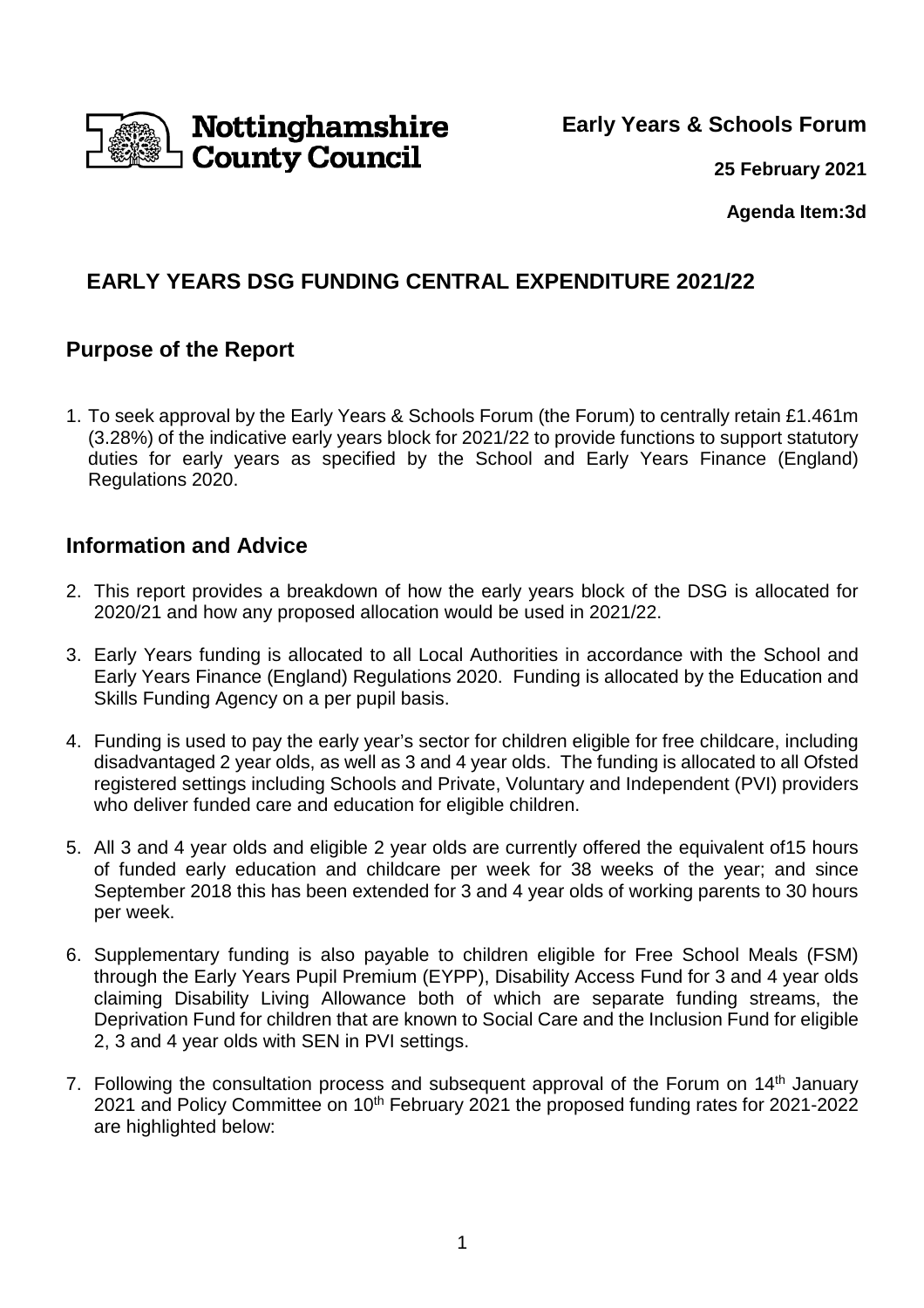### **Early Years Funding Overview**

8. Early Years funding in Nottinghamshire is allocated from council revenue funding and the early years DSG block. The vast majority of the early years funding block is used to fund early years places for 2, 3 and 4 year olds, and the current and proposed funding formula is as follows:

|                                                 | 2020/21                   | 2021/22             |
|-------------------------------------------------|---------------------------|---------------------|
| <b>Early Years Base Rate:</b>                   | <b>Hourly Rate</b>        |                     |
| Eligible 2 year olds School & PVI settings      | £5.31                     | £5.39               |
| Eligible 3 and 4 year olds in PVI settings      | £4.35                     | £4.31               |
|                                                 | $(£4.25 + temporary 10p)$ |                     |
| <b>Funding supplements:</b>                     |                           |                     |
| Deprivation for 2 year olds                     | £406 per annum for        | £406 per annum for  |
|                                                 | monthly CIN/CPP & LAC     | monthly CIN/CPP &   |
|                                                 | Meetings                  | <b>LAC Meetings</b> |
| Deprivation for 3 and 4 year olds               | £406 per annum for        | £406 per annum for  |
|                                                 | monthly CIN/CPP & LAC     | monthly CIN/CPP &   |
|                                                 | <b>Meetings</b>           | <b>LAC Meetings</b> |
| Deprivation 3 & 4 year olds eligible for EYPP   | £0.10 per hour            | £0.10 per hour      |
| Early Years Pupil Premium for 3 and 4 year olds | £0.53                     | £0.53               |
| LAC Early Years Pupil Premium (all ages)        | £0.53                     | £0.53               |
| Early Years Inclusion Fund (supported by recent | £110,000 DSG per          | £110,000 DSG per    |
| consultation) (PVI settings)                    | annum plus £135,000       | annum plus          |
|                                                 | from NCC revenue          | £135,000 from NCC   |
|                                                 | budget                    | revenue budget      |

- 9. The Early Years DSG also provides funding for a number of early years posts across two teams in the council, Early Childhood Services (ECS) and Schools and Families Specialist Services (SFSS). A breakdown is included in Appendix 1 of this report.
- 10. In addition to the DSG, local authority revenue funding is used to fund early years posts within Early Childhood Services in the Local Authority. It is also used to pay for the Early Years Portal, Children's Centre Services and properties, workforce development for the sector, governance, consultation and engagement activities. This equates to a gross expenditure budget of approximately £11.8m.

### **Central Early Years Funding**

- 11. Local Authorities are permitted to retain up to 5% central early years funding for expenditure to ensure sufficient, sustainable, high quality, accessible early education and childcare, and to implement the following eligibility assessments:
	- i. the eligibility for free school meals of a pupil who is being provided with early years provision;
	- ii. the eligibility of a child for prescribed early years provision; or
	- iii. the eligibility of a child for the early years pupil premium
- 12. The services funded through the centralised costs last year equated to 3.34% of the overall budget.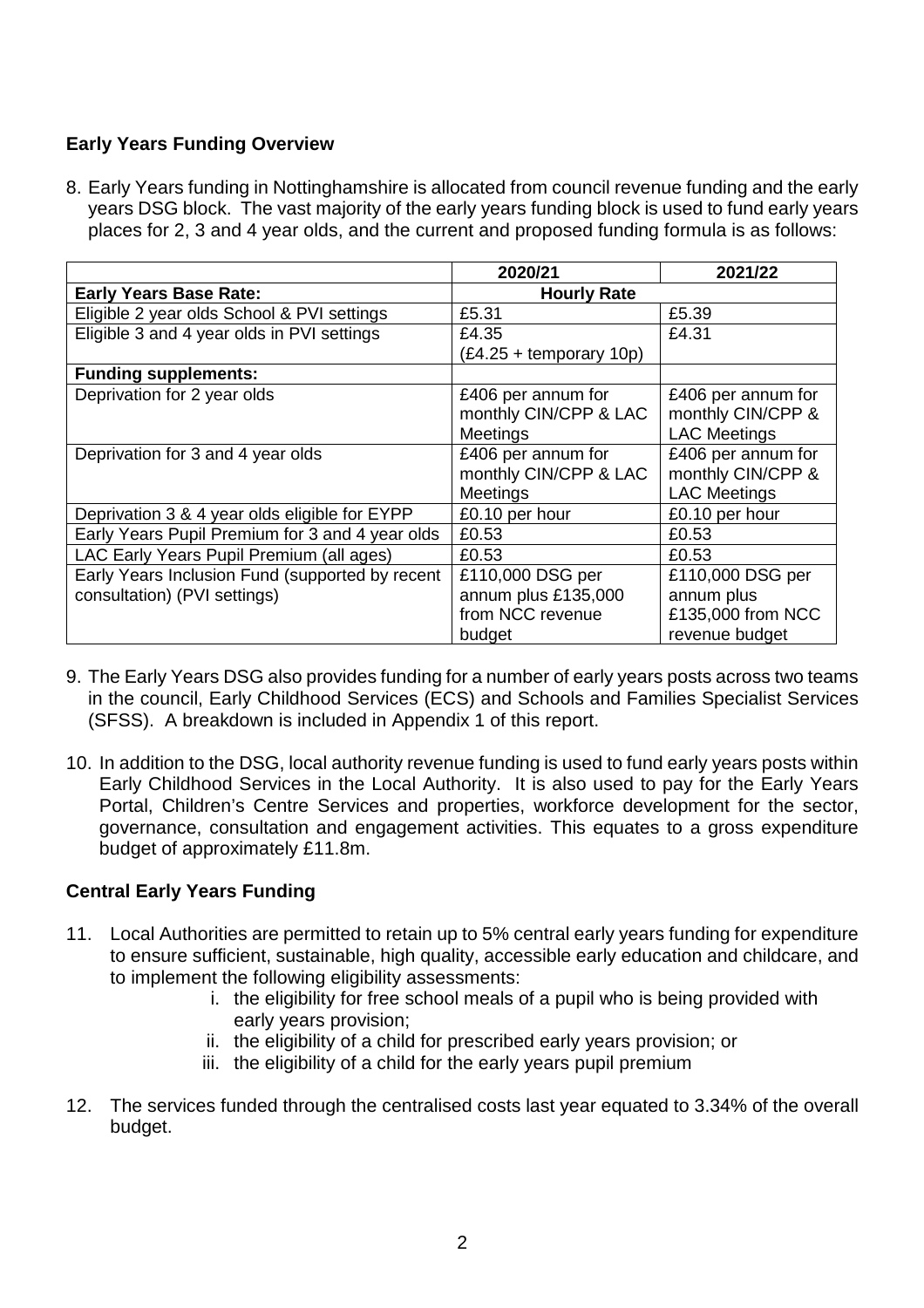13. The Authority would like to propose that from 1<sup>st</sup> April 2021, the council retains £1.461m (3.28%) to fund early years services as detailed in Appendix One.

## **RECOMMENDATION**

#### **That the Forum:**

1) Approves the Authority's proposal to retain £1.461m of early years funding to be used for sufficiency and assessment functions within the Early Childhood Services and Schools and Families Specialist Service.

**Irene Kakoullis Group Manager Early Childhood and Early Help Locality Services**  T: 0115 9774431 E: irene.kakoullis@nottscc.gov.uk

**For further information:** 

**Jude Burgess Strategic Early Years Manager**  T: 0115 9773543 E: jude.burgess@nottscc.gov.uk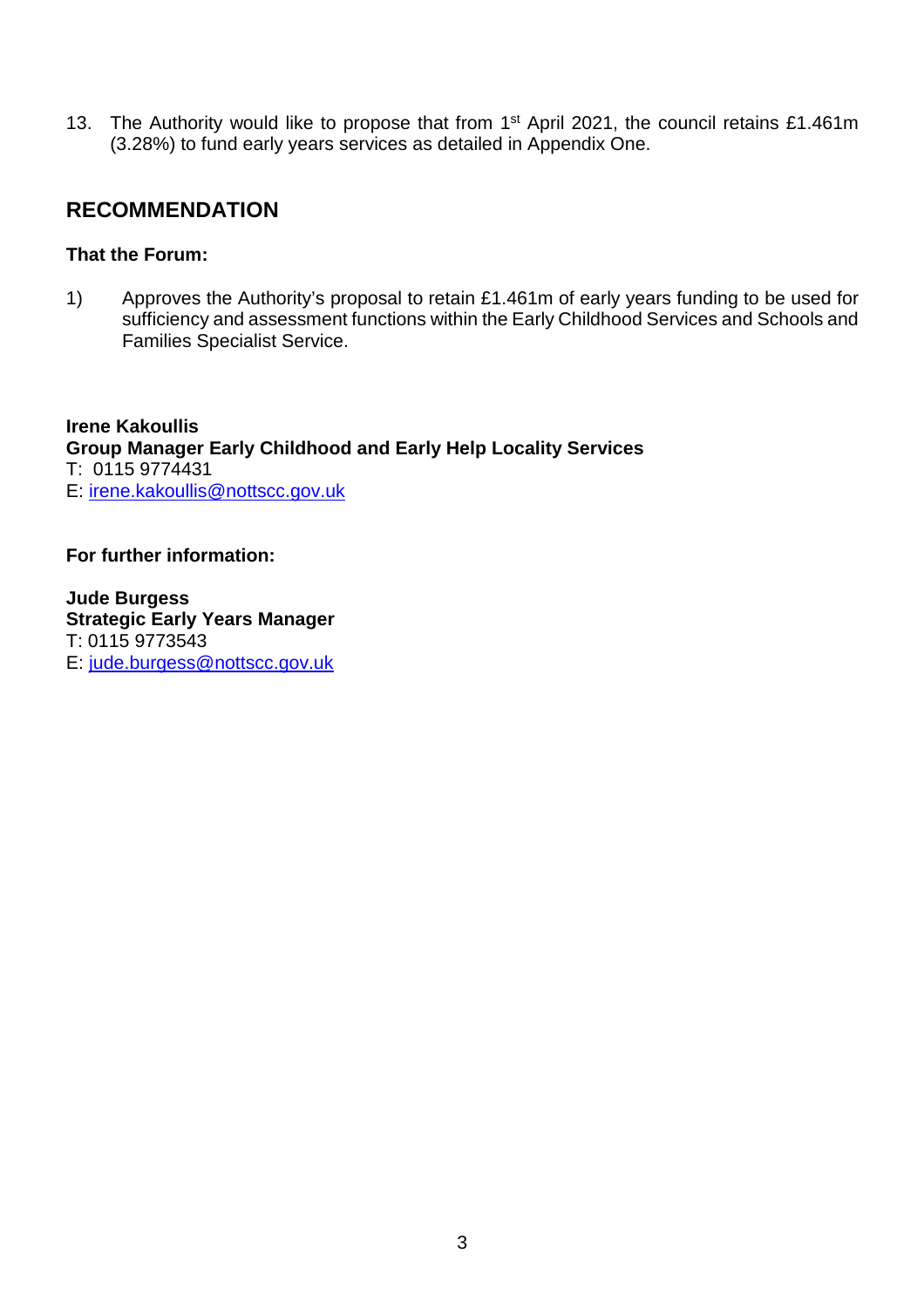### **APPENDIX ONE**

#### **Early Years Funding Proposals for 2021/22 based on January 2020 census data.**

| <b>Description</b>                                                                                                  | <b>Current Allocation</b> |                         | <b>Indicative Allocation</b> |                         |  |
|---------------------------------------------------------------------------------------------------------------------|---------------------------|-------------------------|------------------------------|-------------------------|--|
|                                                                                                                     |                           | 2020/21                 |                              | 2021/22                 |  |
|                                                                                                                     | £                         |                         | £                            |                         |  |
| <b>Early Years Places:</b>                                                                                          |                           | Subtotal:               |                              | Subtotal:               |  |
|                                                                                                                     |                           | £48,523,964             |                              | £49,219,476             |  |
| Universal Entitlement for 3 and 4 year olds                                                                         | 28,875,140                |                         | 29,284,337                   |                         |  |
| Eligible 3 and 4 year olds of working<br>parents                                                                    | 13,407,861                |                         | 13,598,466                   |                         |  |
| Early Years 2 Year Olds                                                                                             | 5,444,307                 |                         | 5,526,330                    |                         |  |
| Deprivation Factor 3 & 4 year olds CIN,<br>CPP & LAC                                                                | 105,560                   |                         | 105,560                      |                         |  |
| Deprivation Factor 3 & 4 year olds eligible<br>for EYPP                                                             | 81,656                    |                         | 83,659                       |                         |  |
| Early Years Pupil Premium                                                                                           | 443,390                   |                         | 443,389                      |                         |  |
| <b>Disability Access Fund</b>                                                                                       | 166,050                   |                         | 177,735                      |                         |  |
| <b>Early Years Central Expenditure</b>                                                                              |                           | Subtotal:<br>£1,461,431 |                              | Subtotal:<br>£1,461,431 |  |
| <b>Families Information Service</b>                                                                                 | 93,985                    |                         | 93,985                       |                         |  |
| Early Years Staffing and on costs (Schools<br>and Families Specialist Services)                                     | 556,936                   |                         | 556,936                      |                         |  |
| Early Years Inclusion Fund                                                                                          | 110,000                   |                         | 110,000                      |                         |  |
| Early Years Staffing and on costs (Early<br><b>Childhood Services)</b>                                              | 504,744                   |                         | 504,744                      |                         |  |
| Early Years non-staffing costs<br>(sufficiency/sustainability activity; Early<br><b>Years Practice Development)</b> | 60,000                    |                         | 60,000                       |                         |  |
| Projected overspend on 2 year olds                                                                                  | 111,000                   |                         |                              |                         |  |
| Contingency for potential overspends                                                                                |                           |                         | 100,000                      |                         |  |
| Extension of deprivation factor to 2 year<br>olds for CIN/CPP & LAC.                                                | 24,766                    |                         | 35,766                       |                         |  |
| <b>Total</b>                                                                                                        |                           | £49,985,395             |                              | £50,680,907             |  |

#### **NB**

- All proposed early years places funding is indicative and is based on January 20 census data.
- The proposals above include funding for existing posts and functions that meet the requirements of DSG in terms of early years.
- The non-staffing elements of the budget will be used, in consultation with the sector to support their recovery and that of children's learning beyond the pandemic.
- The contingency is a new line which was previously held for a projected overspend on 2 year old funding and that has been re-designated as a general pot to cover uncertainties.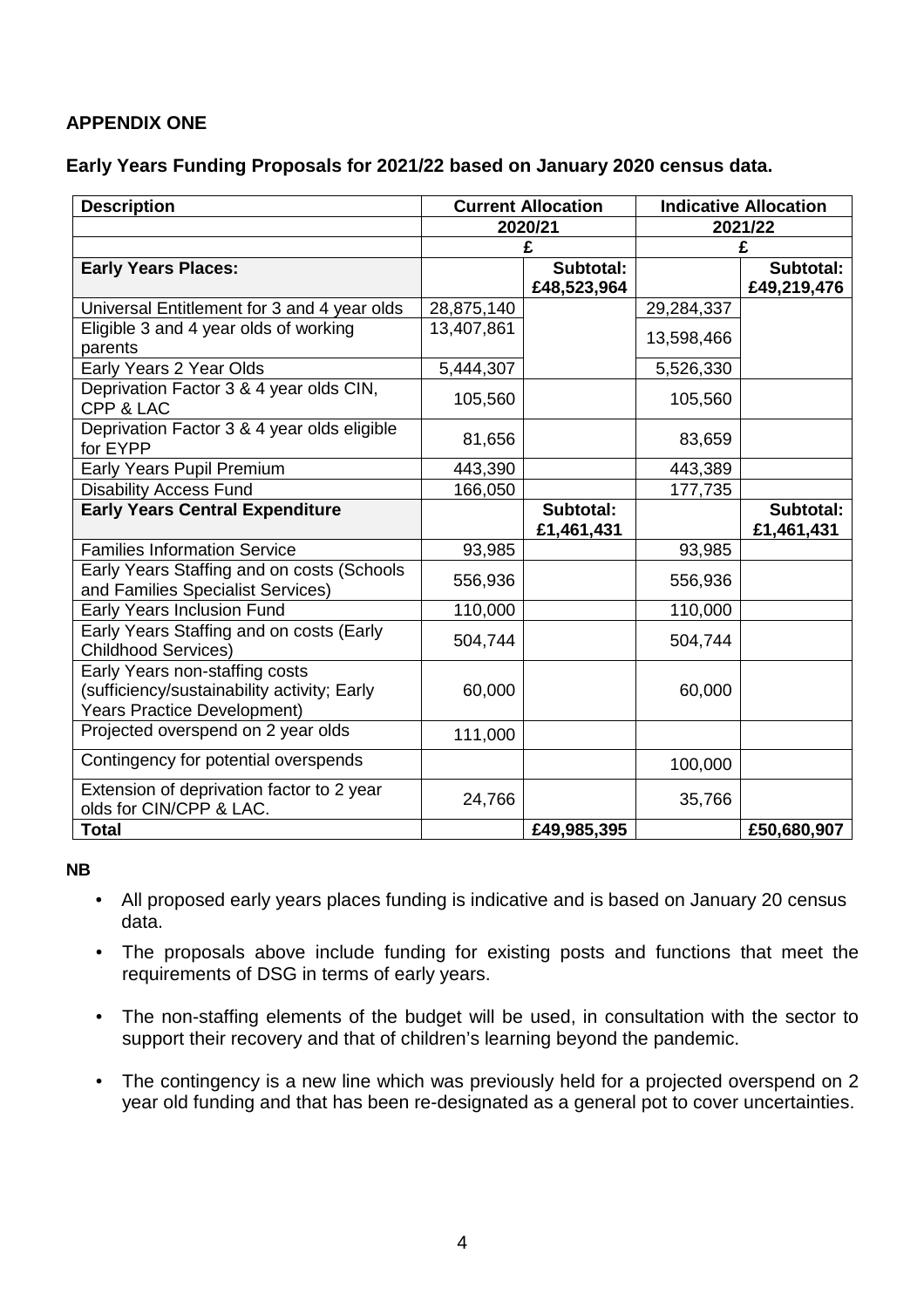## **Early Years Central Expenditure**

Funding in 2021/22 would be used to fund the following posts and activities across two teams (Early Childhood Services and Schools and Families Specialist Services):

| <b>Post</b>                                                                | <b>Function</b>                                                                                                                                                                                                                                                                                                                                                                                 |
|----------------------------------------------------------------------------|-------------------------------------------------------------------------------------------------------------------------------------------------------------------------------------------------------------------------------------------------------------------------------------------------------------------------------------------------------------------------------------------------|
| 2.2 FTE Early<br><b>Years Data</b><br>Officers in<br><b>ECS</b>            | To ensure delivery of the free early years provision is conducted in accordance with<br>national policy guidance, financial regulation and that all relevant data is collated and<br>recorded.                                                                                                                                                                                                  |
|                                                                            | Managing the funding streams, budget and payments associated with the provision of<br>Early Years services, via schools and PVI sectors.                                                                                                                                                                                                                                                        |
|                                                                            | To contribute to the medium and long term strategies for the statutory provision of<br>places for early years and statutory age children.                                                                                                                                                                                                                                                       |
| 2 FTE Early<br><b>Years Project</b><br>Officers in<br><b>ECS</b>           | To fulfil NCC's statutory duty to ensure there are sufficient high quality childcare<br>places. This will include mapping of service provision, marketing to increase take up<br>of childcare places; and increasing childcare provision through capital projects and<br>targeted work with schools.                                                                                            |
|                                                                            | The 2 posts cover the North and South Localities. They provide a lead delivery role in<br>terms of national and local initiatives and projects to increase child provision, private,<br>voluntary and independent childcare sector to ensure quality; and adherence to<br>policy, practice guidance, Ofsted and financial and business planning.                                                |
| 1 FTE Senior<br>Practitioner in<br><b>ECS</b>                              | To supervise frontline staff to meet the required service standards within the Early<br>Years Quality Improvement team who provide assistance to the Early Years<br>Specialist Teachers and Advisors to promote and support the delivery of high quality<br>early education and childcare provision in order to raise attainment, especially for<br>vulnerable children.                        |
|                                                                            | To work in a collaborative manner with early years providers to support and challenge<br>them to improve the quality of their provision in line with Ofsted expectations.                                                                                                                                                                                                                       |
| 3.0FTE<br>Specialist<br><b>Early Years</b><br>Teacher in<br><b>ECS</b>     | To provide specialist educational support, advice and training to all early years<br>providers, in line with the associated teachers standards, within Early Childhood<br>Services Team. To promote and develop high quality teaching, learning and<br>provision, to raise attainment for all children including all vulnerable children in<br>particular SEND and to close the attainment gap. |
| <b>1FTE Early</b><br>Years<br>Strategic<br>Manager in<br><b>ECS</b>        | To lead on national duties placed on the Local Authority for early years provision,<br>childcare sufficiency and quality assurance.                                                                                                                                                                                                                                                             |
|                                                                            | To take a leadership and line management role with Early Years posts and the Early<br>Years Advisory Service including operational, technical and professional staff to<br>deliver required Early Childhood Service objectives.                                                                                                                                                                 |
| 0.5FTE Early<br>Childhood<br><b>Services</b><br>Group<br>Manager in<br>ECS | To lead and manage the early years team and functions of the LA. This post is the<br>strategic lead for early years duties, functions and processes and is the overall lead<br>for all early years budgets and spend.                                                                                                                                                                           |
|                                                                            | NB: this is a full time post and a contribution to costs is requested; the role also<br>includes commissioning of early childhood services including children centres and the<br><b>Families Information Service.</b>                                                                                                                                                                           |